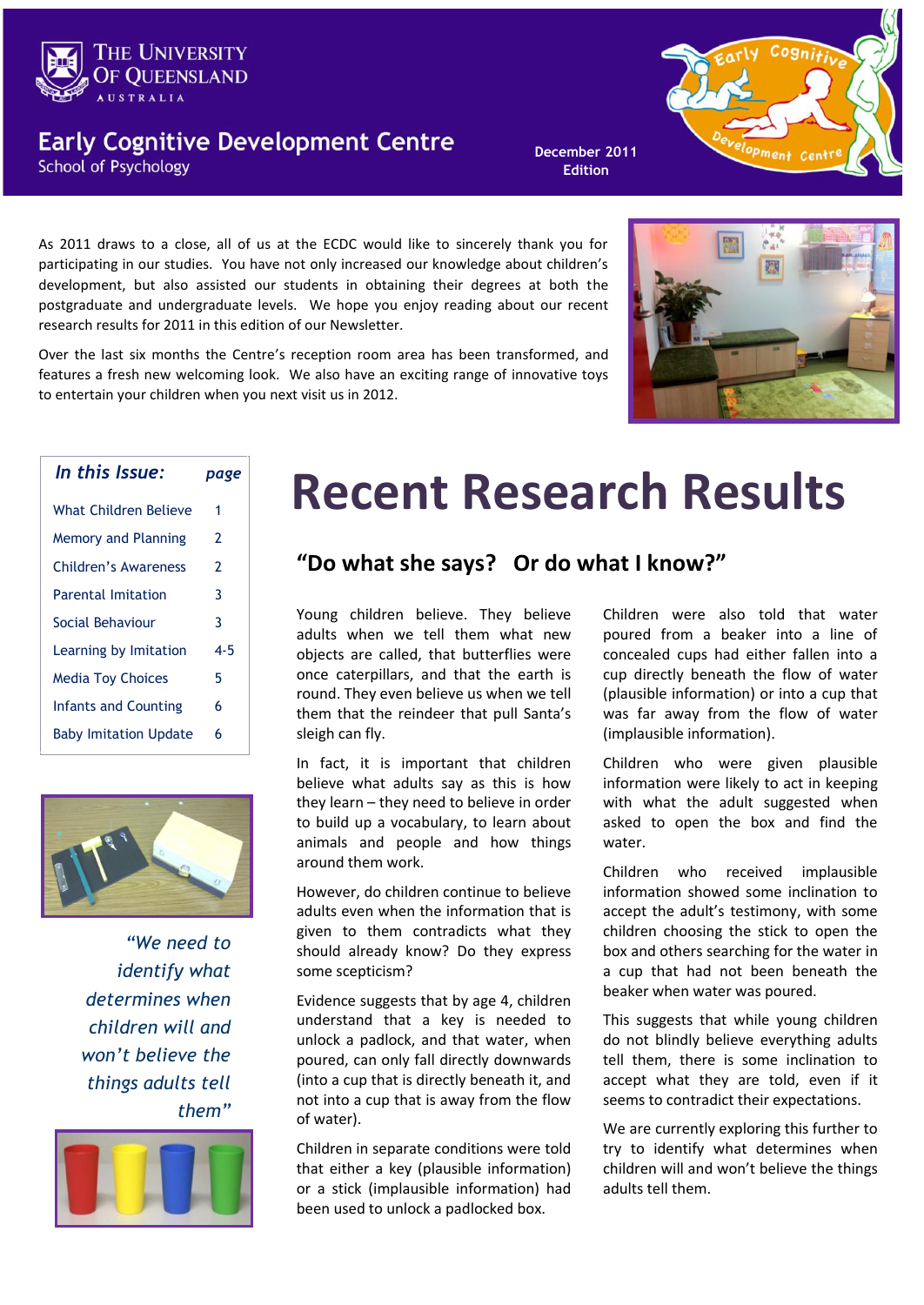

*"Language ability may be importantly related to memory and planning for the future."* 



#### **Memory and Planning for the Future in 4- and 5-year-olds**

Young children often need their parents' help to remember past events and plan for future events. For example, they might struggle to recall details of a trip to the beach or remember to bring their lunch to kindy.

This study was designed to uncover when children develop memory and planning for the future, and whether these abilities are related to each other. 4- and 5-year-olds were given a number of tasks, including (1) a task that required them to remember stories 15 minutes after hearing them, (2) a task that required them to select an appropriate tool to be used 5 minutes in the future, (3) a task that required them to repeat numbers said by the experimenter, and (4) a vocabulary test where they had to match words with pictures.

We are still reviewing the results, but they suggest a number of interesting things.

First of all, nearly every child received an above average score for their age on the vocabulary test, suggesting they were a very smart bunch!

As expected, the 5-year-olds performed better than the 4-year-olds on the story memory task, the number memory task, and the vocabulary task, suggesting that these abilities develop throughout the pre-school years.

However, there was only a small difference between the two age groups in the future task, suggesting that young children still have a way to go before they master planning for the future. Unfortunately parents, you may be packing lunches for some time yet!

Finally, the children who did better on the memory tasks tended to also do better on the future task, suggesting that these abilities may be related. Similarly, the children who did better on the vocabulary test did better on the memory and future tasks, suggesting that language ability may be importantly related to memory and planning for the future.

We will be conducting similar tests over the next couple of years to help better understand these relationships between different abilities.



*"Children as young as 3.5 years old are aware of what they know, and can use that knowledge to perform better on a searching task."* 

### **Children's Minds know what the Eyes Cannot See**

As adults, we often ask ourselves what we know about a situation before deciding how best to act on it. Evaluating our own knowledge is a very important skill; however, it is unknown when this skill develops in children.

We tested whether 3.5 and 5.5 year-old children "know what they know" in the context of a hiding game. Children saw two jewelled tokens being hidden within one of four cups, and were asked to find them. Sometimes, they saw which cup they were put in, but other times they could not see because a barrier covered the four cups. In addition, sometimes the children saw one jewel being put into an extra container. It was predicted that if both 3.5 and 5.5 year-old children know

what they know, then, when they had seen exactly where they were hidden, they should search correctly underneath the cup containing two jewels.

However, when they did not know where the two jewels had been hidden, they should opt for picking the container with one jewel, as this was a smarter strategy than guessing where the larger reward was. It was found that both 3.5 and 5.5 year-old children chose the container known to hold one jewel over guessing where the two jewels had been hidden when they did not know their location.

This demonstrates that children as young as 3.5 years old are aware of what they know, and can use that knowledge to perform better on a searching task.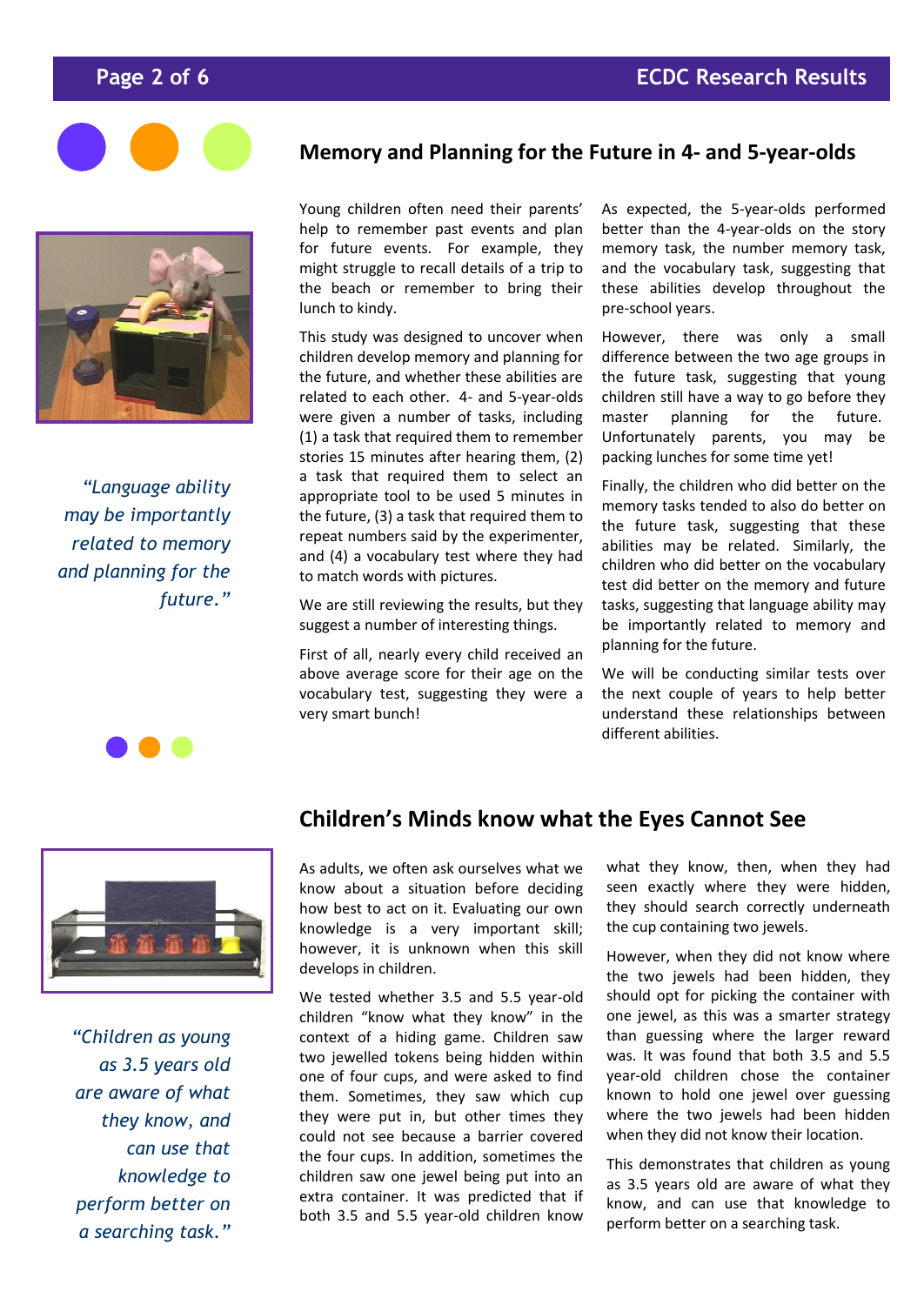### **Parental Imitation of Babies in different Cultures**

Parents and infants communicate with each other in various ways.

One unique element of parent-infant interaction is that parents copy their babies' sounds and gestures. We know that Australian parents imitate their babies frequently: approximately once every two minutes during free play.

A recent study investigated whether or not parental imitation is a universal aspect of parent-infant interaction. To address this question, I compared Iranian and Australian mothers on the number of times they imitated their infants during a 10-minute free play.

What we discovered is that parental imitation is equally frequent in both of these cultures. At the same time, a cultural difference is evident in that Australian mothers imitate their infants' vocal sounds more than Iranian mothers, and Iranian mothers imitate their infants' facial and gestural actions more than Australian mothers.

We speculate that this reflects cultural differences in parents' expectations for their children, even at this early age. Further studies are planned to test this idea.



*"Parental imitation of babies is equally frequent in both Iranian and Australian cultures"*

#### **Are Notions of Right and Wrong Acquired Socially?**

How do we come to understand which behaviours are *right* and which others are *wrong*? Psychologists have determined that when we see a behaviour that is immoral we have a strong negative emotional (and neurological) reaction that is very similar to when we see or smell something disgusting, such as rotting food. The opposite is also true-positive emotional responses lead us to feel that certain behaviours are moral and permissible.

This has led to arguments that our evaluations of *right* and *wrong* may be biologically innate. Coded in our genes, as the result of a long process of evolution by natural selection. However, this doesn't seem able to explain things like the difference in values from 50 years ago to now, or the diversity of values between cultures. What is considered *right* or *wrong* might therefore also be the result of social norms.

It is becoming increasingly apparent that what makes humans unique is our ability to learn from others. No other animal is as social as we are and this is especially true of children. Therefore, we conducted an experiment to examine if children socially learn to have emotional responses towards certain behaviours, simply by observing the emotional reactions of members of their group. This was done by pairing the emotional response of a group of adults (on a video) towards an arbitrary, novel, behaviour (e.g., opening a strange box) shown by another adult.

We expected that children's own emotional responses, and the actions they favoured when given the box themselves, would mimic that of the adults. They would have a negative reaction, when they saw a negative group response or a positive reaction, to a positive group response.

This is not what we found. Instead it was discovered that children had a strong tendency to copy the behaviours they saw the group of adults do, regardless of emotional reactions and even when the adult who was not part of the group used actions that were easier and quicker. This strong tendency to copy adults is consistent with previous research.

Follow up experiments are being planned to build on this work, and we are hopeful they will shed more light on how judgements about right and wrong get formed.





*"Children tend to copy behaviours of a group of adults rather than an adult who is not part of that group."*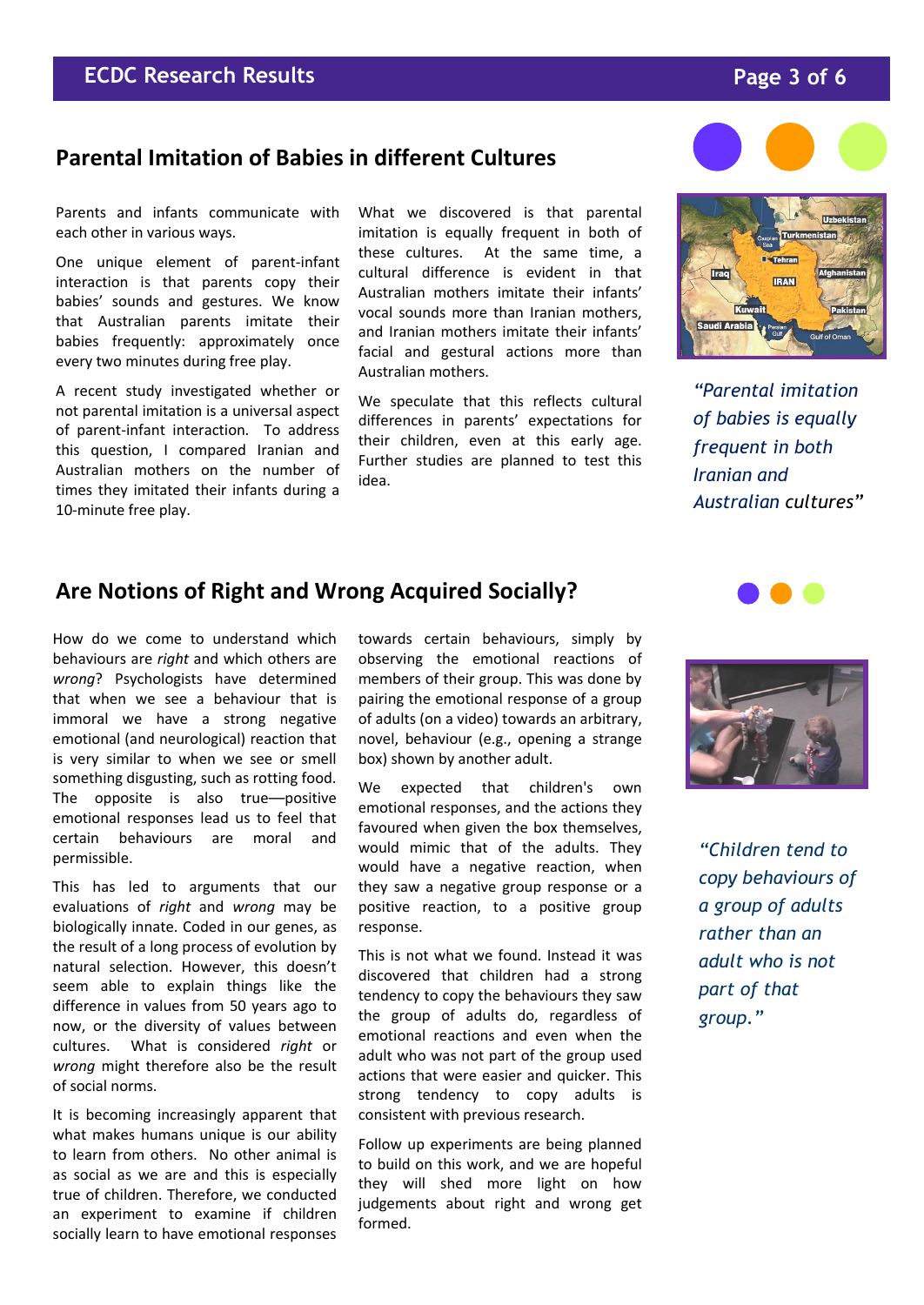





*"Children appear to be such willing copycats because they assume the adult wants THEM to do the same."*





*"Learning through observation didn't compromise task efficiency."*



### **Learning by Watching What Others Do**

For a number of years we have been exploring how children learn from others and what they pay attention to when an adult shows them how to do something. As part of this, we are among the first of a small group of international researchers to have shown that young children will copy obviously useless actions used by an adult when achieving a specific outcome, even if such actions get in the way of success (e.g., because they are distracting or difficult to perform).

During the last year we have been running a series of related experiments that have been designed to investigate this phenomenon further.

In previous studies of this nature an adult directly modelled actions to children. Perhaps children appear to be such willing copycats because they assume the adult wants THEM to do the same. Well what if the actions are not shown directly to them but to someone else instead? And what if the person who gives them the apparatus appears naïve as to their use?

To examine this we had children watch one adult show another how to use a miscellaneous object (e.g., a blue stick) to open a series of unique boxes using both useful (e.g., using the stick to press a switch that allowed the box to open) and irrelevant actions (e.g., wiping the stick across the top of the box), and then varied who gave the objects to the children – the demonstrating, and assumedly expert, adult or by the observing, and assumedly naïve, adult.

In a second experiment we replicated this design but allowed children to play with some fun toys while one adult was demonstrating actions to the other. We assumed the children would be distracted and hence be less inclined to copy everything.

In fact what we found was that across both experiments children still showed a strong tendency to copy all of the modelling adult's actions in getting the boxes open.

In a second set of experiments we have been looking at whether children, when shown an adult using irrelevant actions to open a box, will transfer those actions to a second similar, but not identical, box. This is important as it tells us the extent to which children anchor specific actions to specific objects.

We have also been looking at whether or not this type of learning is more efficient than children learning on their own through trial-and-error learning. First, we found that children did not transfer irrelevant actions from one object to another, although they did use the demonstration to learn what to do (i.e. how a box could be opened having seen a demonstration on a similar but different box).

Secondly, when given a similar box to open children took about the same time whether children learned on their own or watched an adult show them what to do. In other words, learning through observation didn't compromise task efficiency.

Finally, these experiments and similar ones being conducted in other labs overseas have one thing in common – the apparatus used all involve actions that typically involve something hidden (e.g., a hidden switch). Perhaps children copy useless actions because they don't fully grasp how each of the demonstrated actions might be related to the final outcome.

To investigate this we presented children with a task in which they had to get a toy out of a clear Perspex tube – but the only way to do so was by pouring water into the tube (i.e., to float the toy to the top).

Almost all of the children we tested did not discover the solution on their own. So after being given a chance to work out what to do, some children saw the experimenter pour directly from a water bottle into the tube.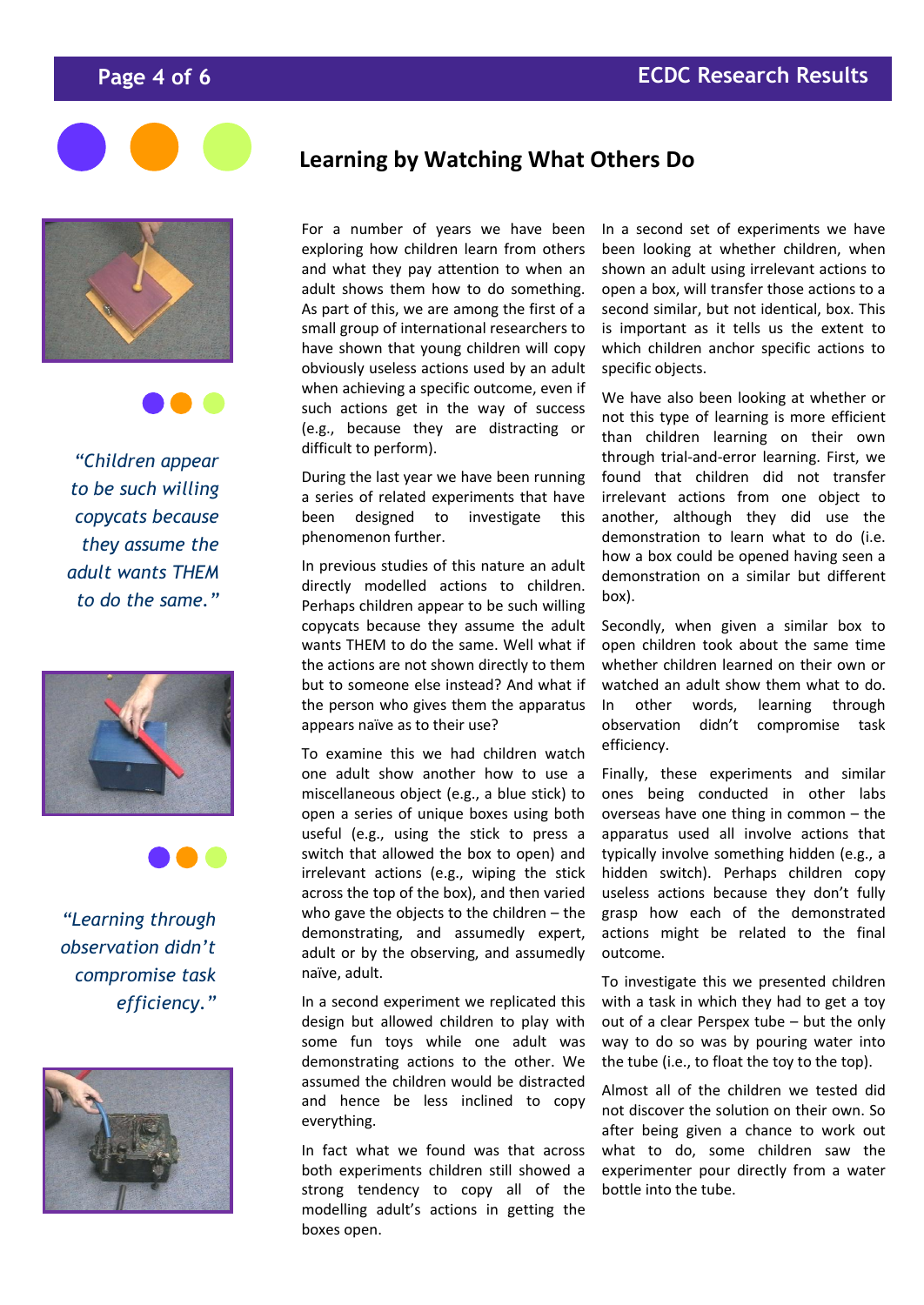#### **ECDC Research Results Page 5 of 6**

#### **Learning by Watching What Others Do……***continued*

Others saw her pour from the bottle into a medium sized cup before pouring the water from the cup into the tube. (Using the cup is irrelevant to the outcome as it doesn't actually achieve anything and because the cup isn't big enough to hold enough water to fill the tube. This sequence has to be repeated several times – hence it takes longer than just using the bottle directly).

Others saw her pour water into a small cup first (which takes even longer than using the medium sized cup).

We found yet again, that children copied whatever the experimenter did  $-$  even repeatedly pouring from the bottle into the small cup.

We've since been exploring this further with a task requiring children to make tools using pipe cleaners – but we haven't yet finished this so you'll have to wait for our next newsletter to hear about what we've found.

All in all, the results of these studies emphasize human children's readiness to acquire behaviour that is in keeping with what others do, regardless of the apparent efficiency of the actions employed.

In so doing they not only acquire new skills, but become active participants in cultural learning.



*"Children will copy obviously useless actions used by an adult when achieving a specific outcome."*



### **Media Toy Choices**

Children are being increasingly exposed to TV programs that are heavily linked to toys and other merchandise (Ben10 is a standout example).

This has raised questions over the value of such programs and whether or not they should be treated as program-length commercials.

In fact some of these programs are now airing alongside advertisements for related products.

Does this linking of TV show, advertising and product have any impact on children's toy choices?

To investigate this we had preschoolers watch videos including edited clips of TV shows (some product-related, some not) and advertisements for toys (some associated with the shows, some not).

They were then invited to a pretend 'toy store' where they could indicate which of a selection of toys they'd most like to buy

(some of which were related to the TV show and/or the advertisements they had just seen), after which they were given time to freely play with a kit of toys (some of which were related to the TV show and/or the advertisements they had just seen).

We found that children who had seen a clip that paired a TV show with an ad for toys related to that show were more inclined to play with that toy, and to play with it for longer, than children who either saw the show but not the ad or the ad without the show.

This indicates that there is a cumulative effect of linking shows, ads and toys on children's play behaviour.

Whether this effect is positive or negative we don't yet know, something we hope ongoing research will clarify.



*"Research indicates that there is a cumulative effect of linking shows, ads and toys on children's play behaviour."*